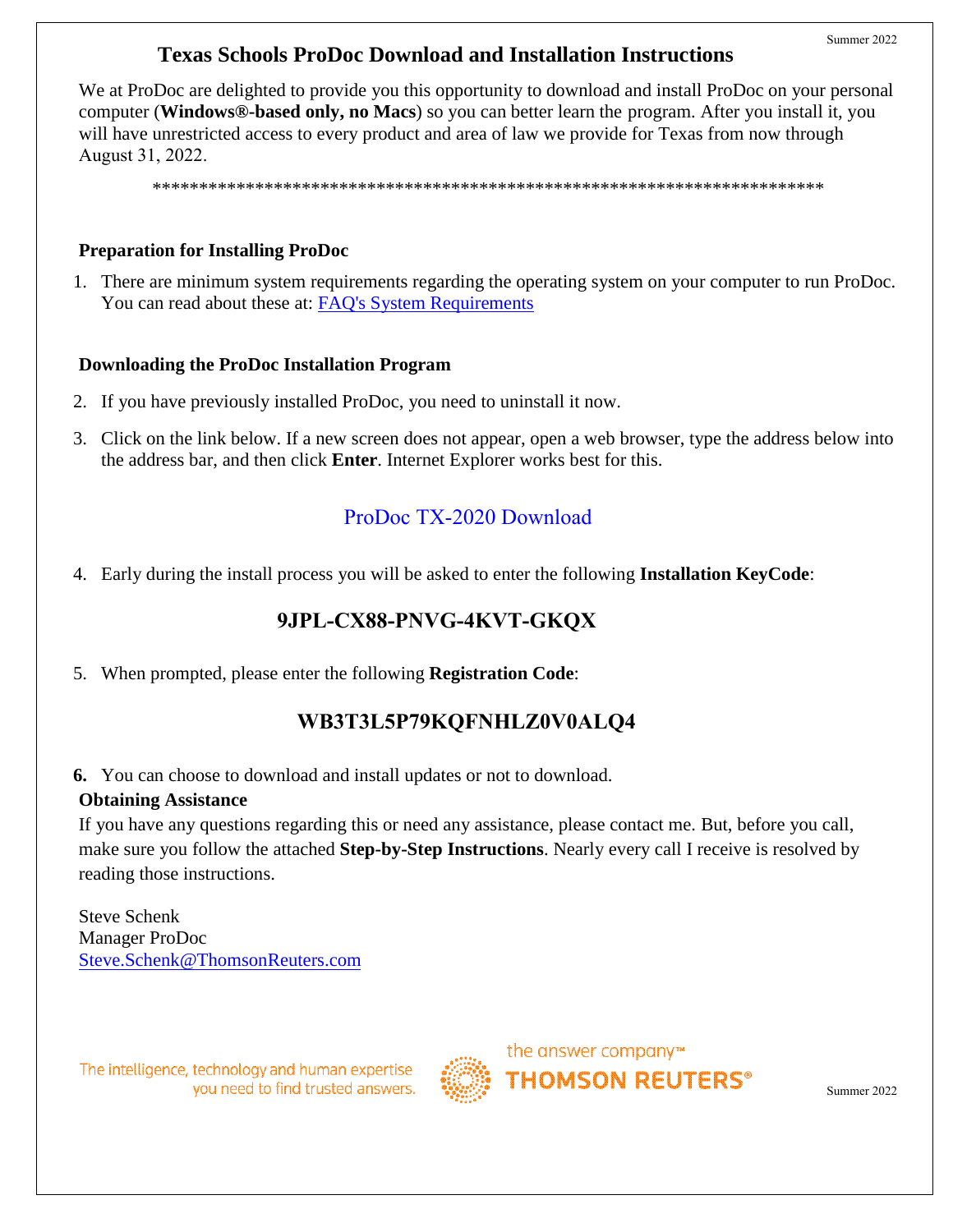## **ProDoc Installation Additional Instructions**

After the download of PD-xx-2020 (xx will be either TX or FL depending on your location) is completed, go to that folder in your Download folder.

| <b>Compressed Folder Tools</b><br>Home<br>View<br>File<br><b>Share</b><br>Select all<br>New item *<br>pp Open -<br>$\infty$ Cut<br>Ŀ<br>x<br>电<br>F Easy access *<br>Redit<br>HR Select none<br><b>W</b> . Copy path<br>Pin to Quick<br>New<br>Properties<br>Copy<br>Paste<br>Move<br>Delete Rename<br>Copy<br>Paste shortcut<br><b>Relation</b><br><b>G</b> History<br>$to -$<br>to -<br>folder<br>access<br><b>New</b><br>Select<br>Clipboard<br>Organize<br>Open<br>This PC > Downloads<br>$\widehat{\phantom{a}}$<br>$\lambda$<br>Size<br>Date modified<br>Type<br>Name<br><b>A</b> Quick access<br>9/28/2020 11:37 AM<br><b>WO</b> Litrix WorkspaceApp<br>Application<br>EventCalendarServlet (1)<br>8/21/2020 11:47 AM<br>iCalendar File<br>Desktop<br>À<br>EventCalendarServlet<br>iCalendar File<br>8/21/2020 11:43 AM<br>$\pi^{\mu}$<br>Downloads<br><b>Q</b> GoToWebinar Opener<br>6/17/2020 11:56 AM<br>Application<br><b>Documents</b><br>À<br>S ISSetup.dll<br>2/21/2020 3:51 AM<br><b>Application extension</b><br><b>Pictures</b><br>À<br>A L-376390<br>4/16/2020 1:30 PM<br>Adobe Acrobat Docu<br><b>128 KB</b><br>$\sqrt{2020}$<br><b>BIN File</b><br>layout.bin<br>2/21/2020 3:54 AM<br>R-Volumes<br>MERGE TOOLS ADD-IN<br>8/18/2020 8:42 AM<br>1.549 KB<br>Compressed (zipped)<br><b>D</b> OneDrive-2020-08-19<br>Spring<br>8/19/2020 7:27 AM<br>359 KB<br>Compressed (zipped)<br>PR PDSetup<br>2/21/2020 3:51 AM<br>Application<br>860 KB<br>Step-by-Step Instructions<br>8/25/2020 3:17 PM<br>364,036 KB<br><b>PD</b> PD-TX-2020 (1)<br>Application<br>Creative Cloud Files<br><b>PD PD-TX-2020</b><br>4/10/2020 7:42 AM<br>364,036 KB<br>Application<br>☑<br>PD-TX-2020<br>382,466 KB<br>4/6/2020 4:04 PM<br>Compressed (zipped)<br>OneDrive - Thomson Reuters Incorporated<br>plannerdownload<br>8/26/2020 7:41 AM<br>Application<br>02-Production Manager | ┺∣<br>V<br>$x =$ |  | Extract | Downloads |  |  |  |                   |                     |                     |  |
|-----------------------------------------------------------------------------------------------------------------------------------------------------------------------------------------------------------------------------------------------------------------------------------------------------------------------------------------------------------------------------------------------------------------------------------------------------------------------------------------------------------------------------------------------------------------------------------------------------------------------------------------------------------------------------------------------------------------------------------------------------------------------------------------------------------------------------------------------------------------------------------------------------------------------------------------------------------------------------------------------------------------------------------------------------------------------------------------------------------------------------------------------------------------------------------------------------------------------------------------------------------------------------------------------------------------------------------------------------------------------------------------------------------------------------------------------------------------------------------------------------------------------------------------------------------------------------------------------------------------------------------------------------------------------------------------------------------------------------------------------------------------------------------------------------------------------------------------------------------------------------------|------------------|--|---------|-----------|--|--|--|-------------------|---------------------|---------------------|--|
|                                                                                                                                                                                                                                                                                                                                                                                                                                                                                                                                                                                                                                                                                                                                                                                                                                                                                                                                                                                                                                                                                                                                                                                                                                                                                                                                                                                                                                                                                                                                                                                                                                                                                                                                                                                                                                                                                   |                  |  |         |           |  |  |  |                   |                     |                     |  |
|                                                                                                                                                                                                                                                                                                                                                                                                                                                                                                                                                                                                                                                                                                                                                                                                                                                                                                                                                                                                                                                                                                                                                                                                                                                                                                                                                                                                                                                                                                                                                                                                                                                                                                                                                                                                                                                                                   |                  |  |         |           |  |  |  |                   |                     |                     |  |
|                                                                                                                                                                                                                                                                                                                                                                                                                                                                                                                                                                                                                                                                                                                                                                                                                                                                                                                                                                                                                                                                                                                                                                                                                                                                                                                                                                                                                                                                                                                                                                                                                                                                                                                                                                                                                                                                                   |                  |  |         |           |  |  |  |                   |                     |                     |  |
|                                                                                                                                                                                                                                                                                                                                                                                                                                                                                                                                                                                                                                                                                                                                                                                                                                                                                                                                                                                                                                                                                                                                                                                                                                                                                                                                                                                                                                                                                                                                                                                                                                                                                                                                                                                                                                                                                   |                  |  |         |           |  |  |  |                   |                     | 138, 147 KB<br>1 KB |  |
|                                                                                                                                                                                                                                                                                                                                                                                                                                                                                                                                                                                                                                                                                                                                                                                                                                                                                                                                                                                                                                                                                                                                                                                                                                                                                                                                                                                                                                                                                                                                                                                                                                                                                                                                                                                                                                                                                   |                  |  |         |           |  |  |  |                   | $1$ KB              |                     |  |
|                                                                                                                                                                                                                                                                                                                                                                                                                                                                                                                                                                                                                                                                                                                                                                                                                                                                                                                                                                                                                                                                                                                                                                                                                                                                                                                                                                                                                                                                                                                                                                                                                                                                                                                                                                                                                                                                                   |                  |  |         |           |  |  |  |                   |                     | 356 KB              |  |
|                                                                                                                                                                                                                                                                                                                                                                                                                                                                                                                                                                                                                                                                                                                                                                                                                                                                                                                                                                                                                                                                                                                                                                                                                                                                                                                                                                                                                                                                                                                                                                                                                                                                                                                                                                                                                                                                                   |                  |  |         |           |  |  |  |                   | 617 KB              |                     |  |
|                                                                                                                                                                                                                                                                                                                                                                                                                                                                                                                                                                                                                                                                                                                                                                                                                                                                                                                                                                                                                                                                                                                                                                                                                                                                                                                                                                                                                                                                                                                                                                                                                                                                                                                                                                                                                                                                                   |                  |  |         |           |  |  |  |                   |                     |                     |  |
|                                                                                                                                                                                                                                                                                                                                                                                                                                                                                                                                                                                                                                                                                                                                                                                                                                                                                                                                                                                                                                                                                                                                                                                                                                                                                                                                                                                                                                                                                                                                                                                                                                                                                                                                                                                                                                                                                   |                  |  |         |           |  |  |  |                   |                     | $1$ KB              |  |
|                                                                                                                                                                                                                                                                                                                                                                                                                                                                                                                                                                                                                                                                                                                                                                                                                                                                                                                                                                                                                                                                                                                                                                                                                                                                                                                                                                                                                                                                                                                                                                                                                                                                                                                                                                                                                                                                                   |                  |  |         |           |  |  |  |                   |                     |                     |  |
|                                                                                                                                                                                                                                                                                                                                                                                                                                                                                                                                                                                                                                                                                                                                                                                                                                                                                                                                                                                                                                                                                                                                                                                                                                                                                                                                                                                                                                                                                                                                                                                                                                                                                                                                                                                                                                                                                   |                  |  |         |           |  |  |  |                   |                     |                     |  |
|                                                                                                                                                                                                                                                                                                                                                                                                                                                                                                                                                                                                                                                                                                                                                                                                                                                                                                                                                                                                                                                                                                                                                                                                                                                                                                                                                                                                                                                                                                                                                                                                                                                                                                                                                                                                                                                                                   |                  |  |         |           |  |  |  |                   |                     |                     |  |
|                                                                                                                                                                                                                                                                                                                                                                                                                                                                                                                                                                                                                                                                                                                                                                                                                                                                                                                                                                                                                                                                                                                                                                                                                                                                                                                                                                                                                                                                                                                                                                                                                                                                                                                                                                                                                                                                                   |                  |  |         |           |  |  |  |                   |                     |                     |  |
|                                                                                                                                                                                                                                                                                                                                                                                                                                                                                                                                                                                                                                                                                                                                                                                                                                                                                                                                                                                                                                                                                                                                                                                                                                                                                                                                                                                                                                                                                                                                                                                                                                                                                                                                                                                                                                                                                   |                  |  |         |           |  |  |  |                   |                     |                     |  |
|                                                                                                                                                                                                                                                                                                                                                                                                                                                                                                                                                                                                                                                                                                                                                                                                                                                                                                                                                                                                                                                                                                                                                                                                                                                                                                                                                                                                                                                                                                                                                                                                                                                                                                                                                                                                                                                                                   |                  |  |         |           |  |  |  |                   |                     |                     |  |
|                                                                                                                                                                                                                                                                                                                                                                                                                                                                                                                                                                                                                                                                                                                                                                                                                                                                                                                                                                                                                                                                                                                                                                                                                                                                                                                                                                                                                                                                                                                                                                                                                                                                                                                                                                                                                                                                                   |                  |  |         |           |  |  |  |                   | 252,144 KB          |                     |  |
| PowerPoint Template & Quick Reference Gui<br><b>College of the College</b>                                                                                                                                                                                                                                                                                                                                                                                                                                                                                                                                                                                                                                                                                                                                                                                                                                                                                                                                                                                                                                                                                                                                                                                                                                                                                                                                                                                                                                                                                                                                                                                                                                                                                                                                                                                                        |                  |  |         |           |  |  |  | 5/22/2020 8:05 AM | Compressed (zipped) | 1,477 KB            |  |

Right-click on the folder and select Extract All.

| $\ddotmark$<br>x =                                                                                       | Extract<br>Downloads                                                                          |                                                 |                                        |                                                           |                                                         |                                                 |                              |  |  |  |
|----------------------------------------------------------------------------------------------------------|-----------------------------------------------------------------------------------------------|-------------------------------------------------|----------------------------------------|-----------------------------------------------------------|---------------------------------------------------------|-------------------------------------------------|------------------------------|--|--|--|
| File<br>View<br><b>Compressed Folder Tools</b><br>Home<br>Share                                          |                                                                                               |                                                 |                                        |                                                           |                                                         |                                                 |                              |  |  |  |
| $\frac{1}{20}$ Cut<br>u <sub>m</sub> Copy path<br>Pin to Ouick Copy<br>Paste<br>Paste shortcut<br>access | - 1<br>Move<br>Copy<br>Delete Rename<br>$to -$<br>$to -$                                      | <b>New</b><br>folder                            | <b>The New item</b><br>F Easy access * | Properties                                                | $\Box$ Open $\tau$<br><b>/</b> Edit<br><b>A</b> History | Select all<br>HH Select none<br><b>Relation</b> |                              |  |  |  |
| Clipboard                                                                                                | Organize                                                                                      |                                                 | New                                    | Open                                                      |                                                         | Select                                          |                              |  |  |  |
| This PC > Downloads<br>$\mathbf{r}$                                                                      |                                                                                               |                                                 |                                        |                                                           |                                                         |                                                 |                              |  |  |  |
| ۸<br><b>Duick access</b><br>Desktop<br>À                                                                 | $\lambda$<br>$\Box$ Name<br>    EventCalendarServiet (1)<br>EventCalendarServlet              |                                                 |                                        | Date modified<br>8/21/2020 11:4/ AM<br>8/21/2020 11:43 AM |                                                         | Type<br>(Calendar File<br>iCalendar File        | Size<br><b>TKB</b><br>$1$ KB |  |  |  |
| $\mathcal{R}$<br>Downloads                                                                               |                                                                                               | 6/17/2020 11:56 AM<br><b>GoToWebinar Opener</b> |                                        | Application                                               | 356 KB                                                  |                                                 |                              |  |  |  |
| <b>Documents</b><br>À<br>葡                                                                               | ISSetup.dll<br>$\otimes$                                                                      |                                                 | 2/21/2020 3:51 AM                      |                                                           | <b>Application extension</b>                            | <b>617 KB</b>                                   |                              |  |  |  |
| Pictures<br>À                                                                                            | $A$ L-376390                                                                                  |                                                 |                                        | 4/16/2020 1:30 PM                                         |                                                         | Adobe Acrobat Docu                              | <b>128 KB</b>                |  |  |  |
| 2020                                                                                                     | lavout.bin<br><b>MERGE TOOLS ADD-IN</b>                                                       |                                                 |                                        | 2/21/2020 3:54 AM<br>8/18/2020 8:42 AM                    |                                                         | <b>BIN File</b>                                 | 1 <sub>KB</sub><br>1.549 KB  |  |  |  |
| <b>R-Volumes</b>                                                                                         | OneDrive-2020-08-19                                                                           |                                                 |                                        | 8/19/2020 7:27 AM                                         |                                                         | Compressed (zipped)<br>Compressed (zipped)      | 359 KB                       |  |  |  |
| Spring                                                                                                   | PR PDSetup                                                                                    |                                                 |                                        | 2/21/2020 3:51 AM                                         |                                                         | Application                                     | <b>860 KB</b>                |  |  |  |
| Step-by-Step Instructions                                                                                | DD PD-TX-2020                                                                                 |                                                 | 8/25/2020 3:17 PM                      |                                                           | Application                                             | 364.036 KB                                      |                              |  |  |  |
|                                                                                                          | PD-TX-2020<br>⊡                                                                               |                                                 | Open                                   |                                                           | Compressed (zipped)                                     | 382,466 KB                                      |                              |  |  |  |
| <b>Creative Cloud Files</b>                                                                              | plannerdownload                                                                               |                                                 |                                        |                                                           | Application                                             | 252.144 KB                                      |                              |  |  |  |
| <b>OneDrive - Thomson Reuters Incorpo</b>                                                                | PowerPoint Template & Quick F                                                                 |                                                 | Open in new window                     |                                                           |                                                         | Compressed (zipped)                             | 1.477 KB                     |  |  |  |
| 02-Production Manager                                                                                    | <b>A</b><br><b>Print Compressed English</b>                                                   |                                                 | Extract All                            |                                                           | Ų                                                       | Adobe Acrobat Docu                              | 2.741 KB                     |  |  |  |
| <b>CLIENTS</b>                                                                                           | ProDoc-FormBuilder-FAQ<br>آها                                                                 |                                                 | 7-Zip                                  |                                                           | $\rightarrow$                                           | Adobe Acrobat Docu                              | 339 KB                       |  |  |  |
|                                                                                                          | IV.<br>RoboHelp_14_LREFDJ                                                                     |                                                 | CRC SHA                                |                                                           | ⋋                                                       | Compressed (zipped)                             | 1,225,241 KB                 |  |  |  |
| Desktop                                                                                                  | $P\blacksquare$ Setup                                                                         |                                                 | Pin to Start                           |                                                           |                                                         | Application                                     | 3.713 KB                     |  |  |  |
| <b>Documents</b>                                                                                         | ła1<br>setup                                                                                  |                                                 | B<br>Edit with Notepad++               |                                                           | <b>Configuration settings</b>                           | 3 KB                                            |                              |  |  |  |
| Microsoft Teams Chat Files                                                                               | setup.inx                                                                                     | $\Rightarrow$                                   | Share                                  |                                                           |                                                         | <b>INX File</b>                                 | 381 KB                       |  |  |  |
| <b>Notebooks</b>                                                                                         | <b>ME SETUP CSC4J</b><br>setupvisioproretail.x64.en-us<br>Supp Objs - Pls' Sur-Reply MSJ<br>国 |                                                 | Scan with Apex One<br>Open with        |                                                           | Application                                             | 5,030 KB                                        |                              |  |  |  |
| Pictures                                                                                                 |                                                                                               |                                                 |                                        |                                                           | Application                                             | 7.959 KB                                        |                              |  |  |  |
| <b>This PC</b>                                                                                           |                                                                                               |                                                 |                                        |                                                           | Adobe Acrobat Docu                                      | <b>148 KB</b>                                   |                              |  |  |  |
|                                                                                                          | Template_Letterhead_Electronic                                                                |                                                 | Give access to                         |                                                           | $\rightarrow$                                           | Microsoft Word Tem                              | <b>67 KB</b>                 |  |  |  |
| 3D Objects                                                                                               | Template Letterhead Electronic                                                                |                                                 | Restore previous versions              |                                                           |                                                         | Microsoft Word Tem                              | <b>67 KB</b>                 |  |  |  |
| <b>Desktop</b>                                                                                           | Template_Short-Doc_ORANGE_I                                                                   |                                                 | $\mathcal{E}$<br>Send to               |                                                           | Microsoft Word Tem<br><b>PNG File</b>                   | <b>112 KB</b><br>37 KB                          |                              |  |  |  |
| 兽<br><b>Documents</b>                                                                                    | Thomson+Reuters+(2020)+full+                                                                  |                                                 | Cut                                    |                                                           |                                                         | <b>PNG File</b>                                 | <b>37 KB</b>                 |  |  |  |
| <b>Downloads</b>                                                                                         | Thomson+Reuters+(2020)+full+                                                                  |                                                 | Copy                                   |                                                           | <b>PNG File</b>                                         | <b>73 KB</b>                                    |                              |  |  |  |
| ftp.finplandev.com                                                                                       | tr_tac_h_lg_rgb_ps<br>tr_tcl_h_lg_2l_1cp_bk                                                   |                                                 | Create shortcut                        |                                                           | <b>PNG File</b>                                         | <b>127 KB</b>                                   |                              |  |  |  |
| Music                                                                                                    |                                                                                               |                                                 |                                        |                                                           |                                                         |                                                 |                              |  |  |  |
| Pictures                                                                                                 | $\vee$ A long time ago (8)                                                                    |                                                 | Delete                                 |                                                           |                                                         |                                                 |                              |  |  |  |
| <b>Videos</b>                                                                                            | <b>as 0x0409</b>                                                                              |                                                 | Rename                                 |                                                           |                                                         | <b>Configuration settings</b>                   | <b>22 KB</b>                 |  |  |  |
| <b>ill</b> OS (C:)                                                                                       | eftr 1                                                                                        |                                                 | Properties                             |                                                           |                                                         | Application                                     | 455 KB                       |  |  |  |

Note the folder location where the files will be extracted to.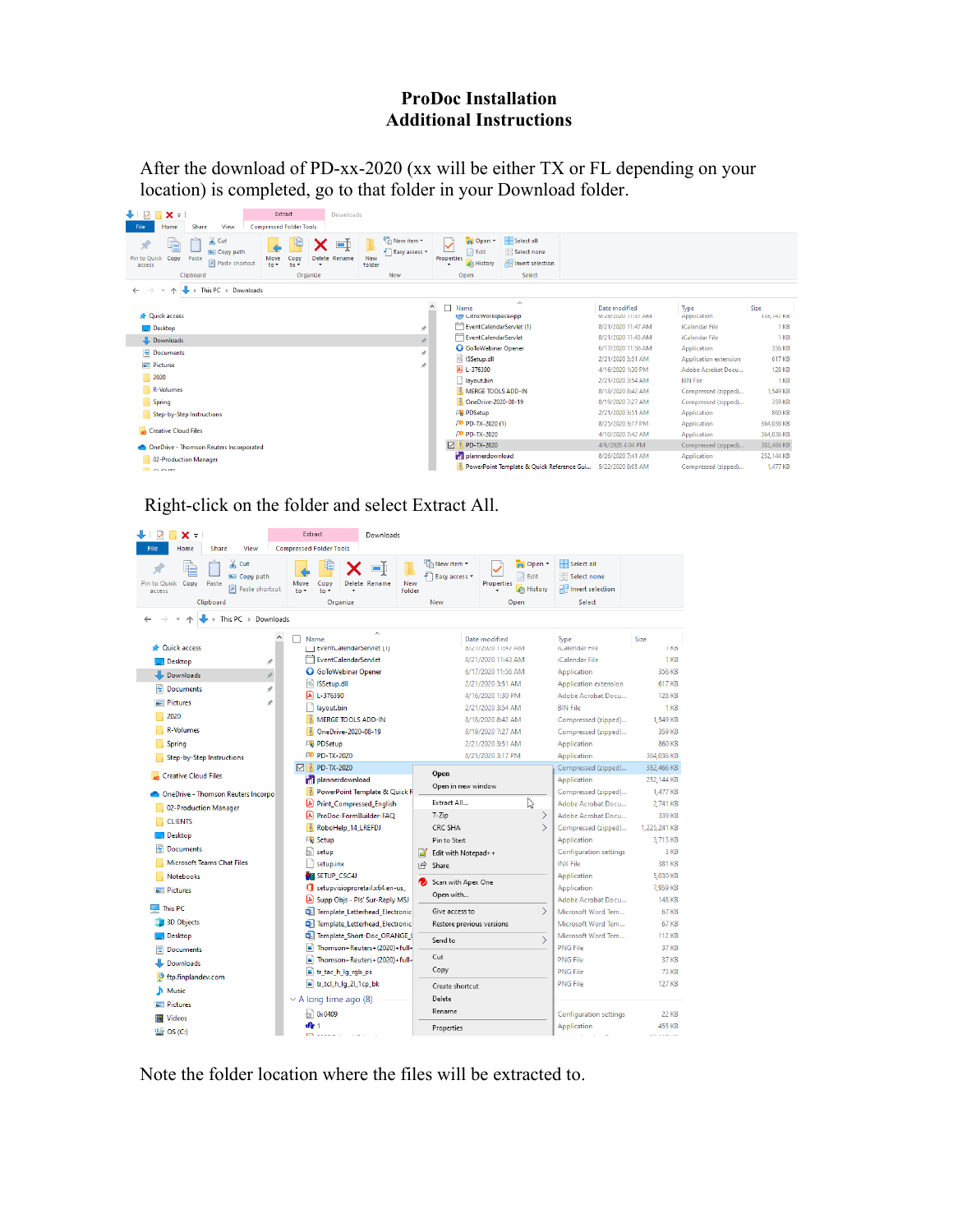#### $\leftarrow$ **Extract Compressed (Zipped) Folders**

#### Select a Destination and Extract Files

| Files will be extracted to this folder: |                   |
|-----------------------------------------|-------------------|
| C:\Users\u0107471\Downloads\PD-TX-2020  | Browse            |
|                                         |                   |
| Show extracted files when complete      |                   |
|                                         |                   |
|                                         |                   |
|                                         |                   |
|                                         |                   |
|                                         |                   |
|                                         |                   |
|                                         |                   |
|                                         |                   |
|                                         | Extract<br>Cancel |

Go to the folder with the extracted files, open the folder and double click the file Setup.exe and proceed with the installation.